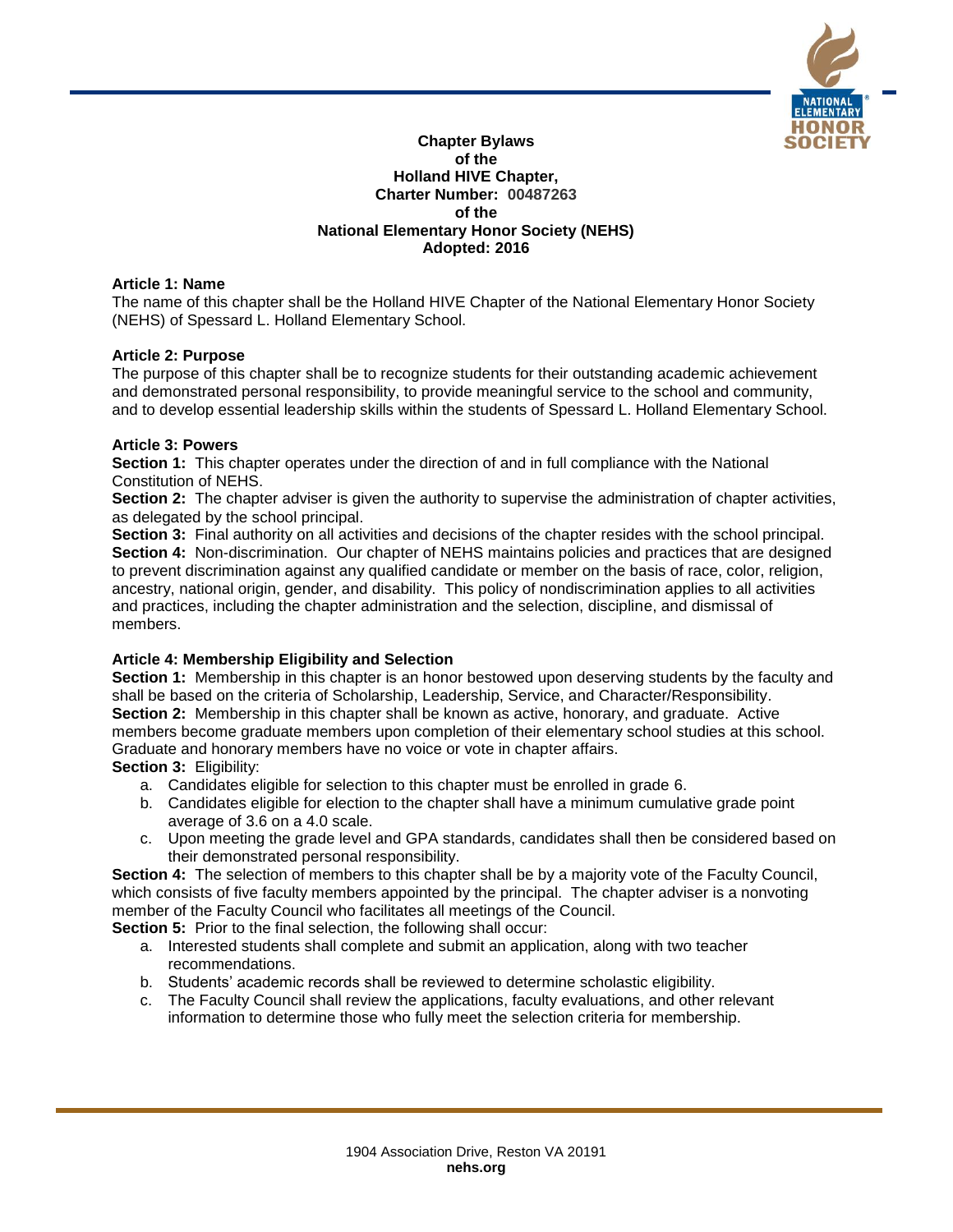

**Section 6:** The selection of active members shall be held once a year during the first semester of the school year. Alternative or additional selection periods may be added at the discretion of the Faculty Council.

**Section 7:** Candidates become members when inducted at a special ceremony.

**Section 8:** Transfer membership. Membership can be transferred from one chapter of NEHS to another.

- a. An active member of the National Elementary Honor Society who transfers from this school with an active chapter of NEHS will be given an official letter indicating the status of his/her membership.
- b. An active member of the National Elementary Honor Society who transfers to this school will be automatically accepted for membership in this chapter. The Faculty Council shall grant to the transferring member at least one semester to attain the membership requirements and, thereafter, this member must maintain those requirements for this chapter in order to retain his or her membership.

### **Article 5: Obligations of Members**

**Section 1:** Each member of this chapter who is in good standing with regard to the membership standards and member obligations shall be entitled to wear the emblem adopted by the National Elementary Honor Society.

**Section 2:** Annual dues for this chapter shall be \$20. Dues will be payable to the chapter within 30 days of induction.

**Section 3:** Any member who withdraws, resigns, or is dismissed from the chapter shall return the emblem to the chapter.

**Section 4:** All chapter members are expected to attend all regularly scheduled chapter meetings.

### **Article 6: Officers**

Section 1: The officers of the chapter shall be president, vice president, secretary, and treasurer.

**Section 2:** Student officers shall be elected at the first meeting of each school year.

**Section 3:** A majority vote shall be necessary to elect any officer of this chapter. If the first vote does not yield a majority, a second vote shall be taken of the two candidates receiving the highest number of votes.

**Section 4:** It shall be the duty of the president to preside at the meetings for this chapter.

**Section 5:** The vice president shall preside in the absence of the president and shall also keep a record of members' contributions in the areas of leadership and service.

**Section 6:** The secretary shall keep the minutes of meetings and be responsible for all official correspondence of the chapter.

**Section 7:** The treasurer shall keep the record of expenses, dues, and all other financial transactions of this chapter.

**Section 8:** Officers shall serve a term of one year.

**Section 9:** Officers and the faculty adviser shall collectively be known as the chapter's Executive Committee. The Executive Committee shall have general charge of the meetings and the business of the

chapter, but any action by the Executive Committee is subject to the review of the chapter members.

#### **Article 7: Meetings**

**Section 1:** Meetings of this chapter shall be held monthly.

**Section 2:** This chapter shall strive to conduct its meetings according to Robert's Rules of Order.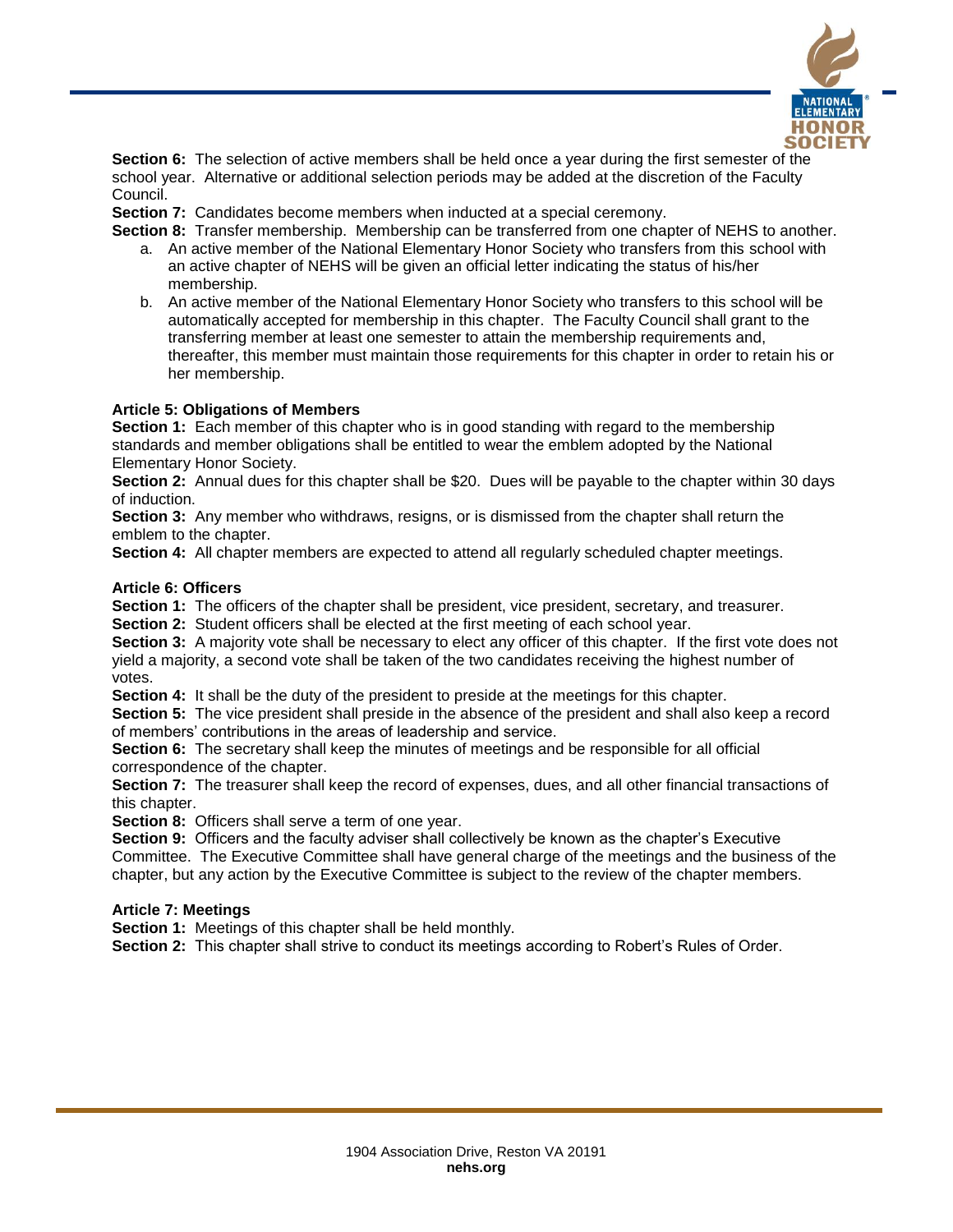

## **Article 8: Activities**

**Section 1:** The chapter shall determine one or more service projects for each year. A minimum total of four (4) official activities will be conducted each year.

**Section 2:** All members of the chapter shall regularly participate in these projects.

**Section 3:** These projects shall have the following characteristics: fulfill a need within the school or community, have the support of the administration and faculty, be appropriate and educationally defensible, and be undertaken in a well-planned and organized manner.

**Section 4:** Each member shall have the option of choosing and participating in an individual service project that reflects his or her particular talents and interests, as approved by the chapter adviser. This is in addition to the chapter projects to which all members contribute.

**Section 4:** The chapter shall publicize and promote its projects in a positive manner.

### **Article 9: Chapter Disciplinary guidelines**

**Section 1:** Any member who falls below the standards of scholarship and responsibility may be considered for disciplinary actions by the Holland HIVE chapter of the National Elementary Honor Society. A member of the National Elementary Honor Society is expected to maintain his or her academic standing, be responsible in all aspects, and take an active role in service and leadership to his or her school and community.

**Section 2:** If a member's cumulative grade point average falls below the standard in effect when he or she was selected (3.6 on a 4.0 scale), he or she will be given a written warning and a reasonable time period for improvement. If the cumulative grade point average remains below standard at the end of the warning period, the student will be subject to further disciplinary action by the Faculty Council that can include consideration of dismissal from the chapter.

**Section 3:** Violations of the law or school regulations can result in immediate consideration of the dismissal of a member (see Section 5 below). These violations include, but are not limited to, stealing, destruction of property, cheating, truancy, or other serious offenses defined in the school's student code of conduct.

**Section 4:** Offenders of the school conduct code (such as use of profanity, unexcused absences, excessive tardiness, etc.) will receive a written warning. A conference may be requested by either party (Faculty Council or student/parent). If the member is involved in additional violations of the school conduct code, the member may be considered for dismissal.

**Section 5:** In all cases of pending dismissal:

- a. The member will receive written notification from the adviser/Faculty Council indicating the reason for consideration of dismissal.
- b. The member will be given the opportunity to respond to the charge(s) against him or her at a hearing before the Faculty Council. This will take place prior to any vote on dismissal (in accordance with due process identified in the National Constitution). The member has the opportunity to present his or her case either in person or through a written statement presented instead of the face-to-face hearing. Following the hearing, the Faculty Council will vote to determine the appropriate disciplinary action. A majority vote of the Faculty Council is needed to dismiss any member.
- c. The results of the Faculty Council vote will be presented to the principal for review, and then stated in a letter sent to the student and parents. Dismissed members must surrender any membership emblems to the adviser.
- d. The Faculty Council's decision may be appealed to the building principal and afterwards according to the provisions of the school district discipline policies.
- e. Members who resign or are dismissed can be reconsidered for membership upon written request to the chapter adviser.

**Section 6:** In lieu of dismissal, the Faculty Council may impose other appropriate disciplinary measures upon a member.